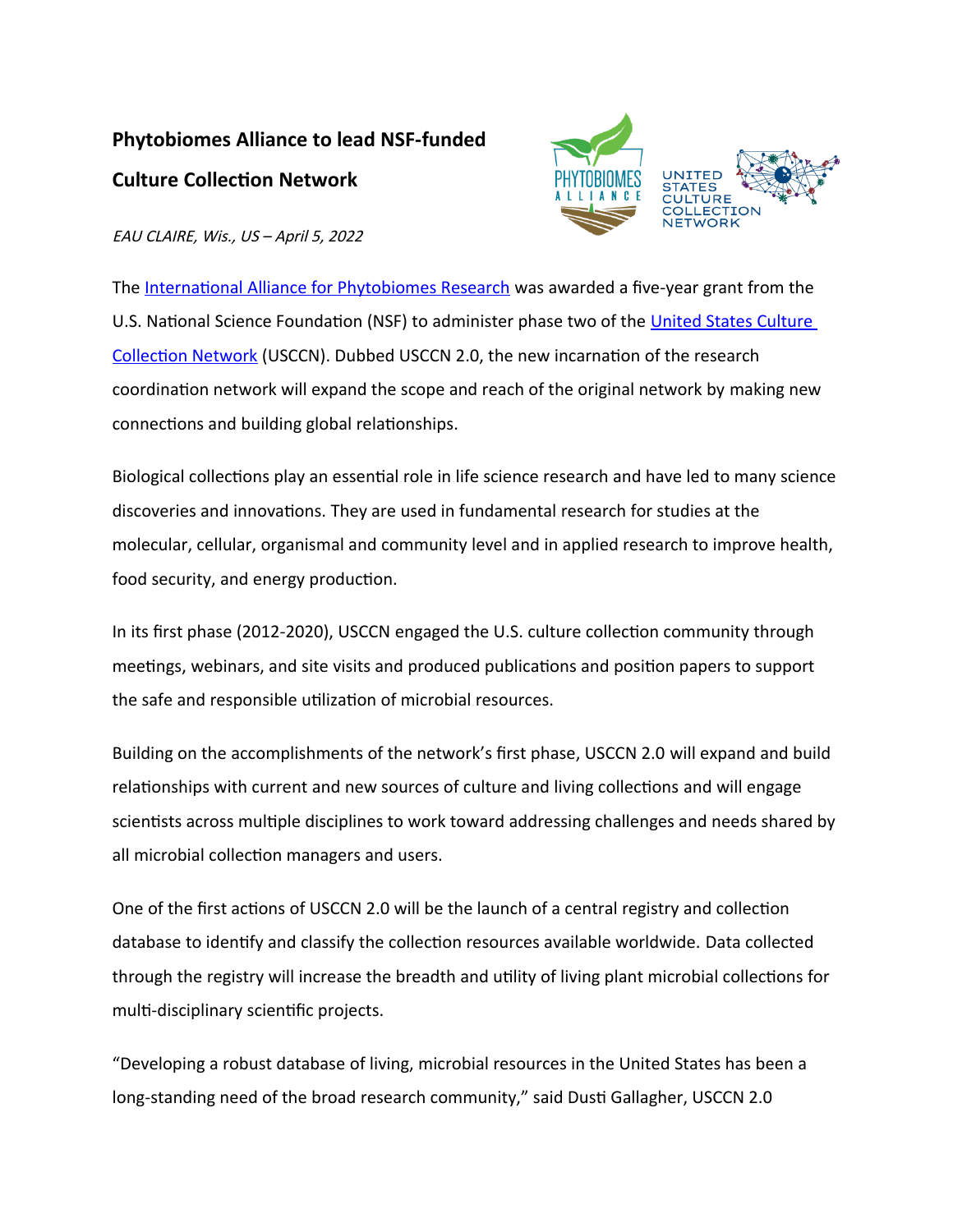Manager. "The registry will identify and collect vital information about all types of microbial culture collections. The information will be publicly available in an online, searchable database and will support the collections community and industry stakeholders who develop or utilize microbes, microbial collections, and other microbial resources for research or industrial purposes."

USCCN 2.0 will also focus on increasing partnerships between industry, academia, and other entities and on synergizing activities with other projects, networks, organizations, and societies globally. USCCN 2.0 will promote a diverse, globally competitive STEM workforce, and will encourage participation of underrepresented communities.

USCCN 2.0 will be managed by the International Alliance for Phytobiomes Research – a nonprofit consortium of industry, academia, and governmental entities from around the globe – that facilitates and coordinates international efforts toward expanding phytobiomes research to accelerate the sustainable production of food, feed, and fiber for food security. Phytobiomes research is a system-level approach focused on the complex interactions between plants, microorganisms, soils, climate, environment, and management practices.

"Ensuring the maintenance of and future access to microbial culture collections is critically important to the vision of the Phytobiomes Alliance," said Kellye Eversole, Phytobiomes Alliance Executive Director. "As agricultural production relies more and more on biological products for plant health and sustainability, we need to have resources from which to find new products. The USCCN will play a key role in this, and, through the international scope of the Alliance, we hope it will link with similar efforts globally."

Officially called "U.S. Culture Collection Network 2.0: The Next Generation Research Coordination Network for Ex Situ Microbial Germplasm Collections" the NSF-funded project will operate from April 1, 2022 to March 31, 2027.

## **About the International Alliance for Phytobiomes Research**

The International Alliance for Phytobiomes Research is an international, nonprofit consortium of industry, academic, and governmental partners created in 2016. The goal of the Alliance is to